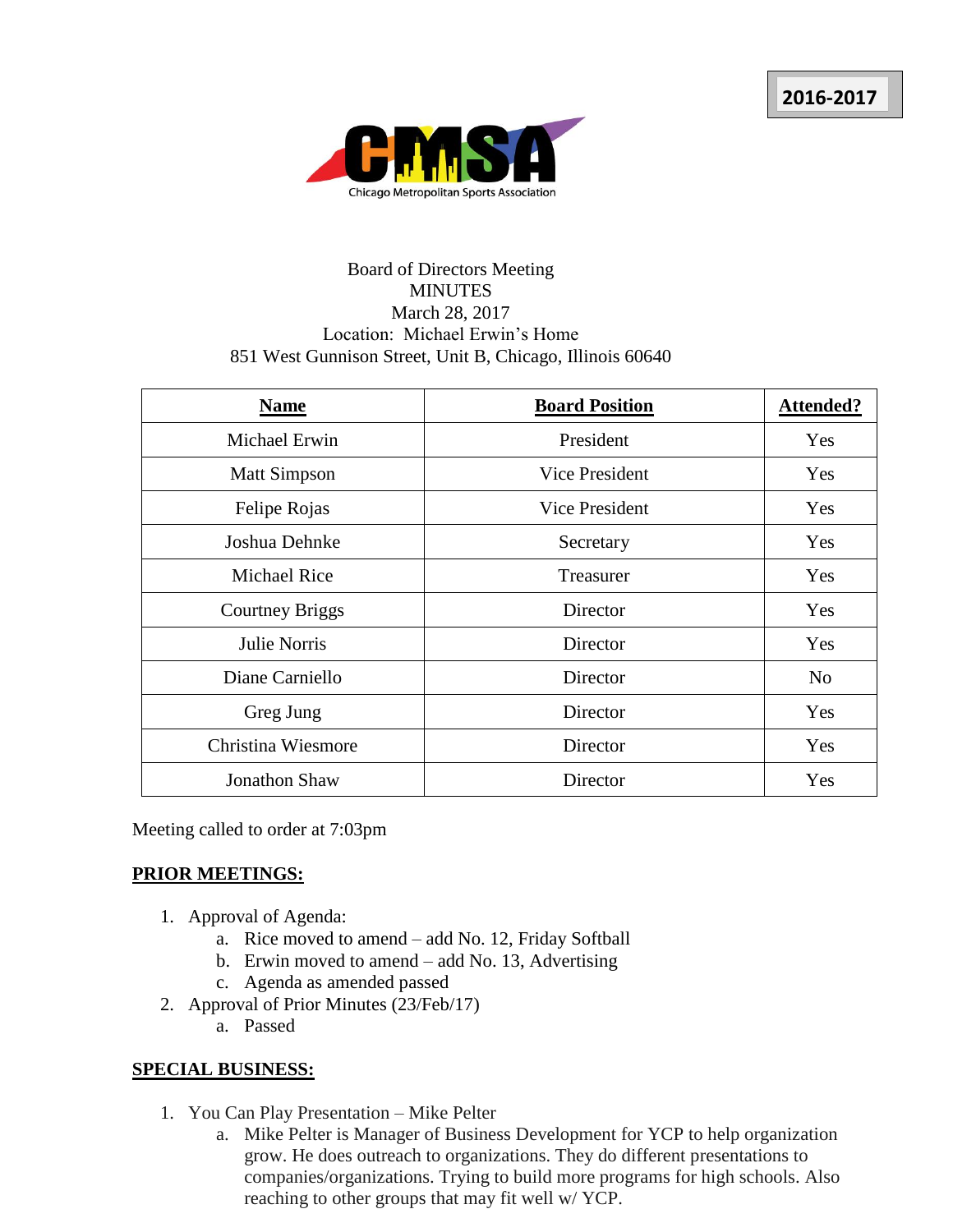- b. Ideas:
	- i. MP wants to become more involved w/ sports commissioners and captains / captain meetings, create opportunities for our individuals to get involved w/ YCP as ambassadors.
		- 1. Ensure that ambassadors properly represent YCP, CMSA. Likely not a lot of CMSA people would volunteer at first, but starting small would be beneficial to all.
		- 2. Other ways for CMSA people to get involved such as booths at tournaments, scrimmages, etc.
	- ii. Potential relationship with Chicago Park District, YCP/CMSA together.
	- iii. Pride Parade / street festivals: work together, side by side. (Last year, YCP did parade w/ Redliners.)
	- iv. When YCP does event, we post about it. And vice versa on YCP's corporate page (CMSA events, registration).
	- v. Going to pro events partnering w/ YCP
	- vi. Add amount of money to CMSA registration fee to be donated to YCP (\$5?)
	- vii. YCP could bring big names for CMSA events (like Chris Mosier, hockey players, etc.)
- c. Action items:
	- i. CMSA to ask YCP what they would present to commissioners / captains, other ideas (board wants to view ambassador program/presentation). Tabling additional registration fee idea.
- 2. Treasurer's Report
	- a. Self-defense number should have been 26, not 14
	- b. Upcoming registrations for soccer, beach vball, ultimate, kickball
	- c. Report approved
- 3. Policy and Procedure Change
	- a. No. 1: Codify 45-day election rule (w/ several sport election). Approved.
	- b. No. 2: Flexibility for questions to be asked for elections. Amended to include the random draw portion.
		- i. Amended language: Candidates are then introduced by random draw with the ability for them to speak on their behalf, and answer questions in a format determined by the current board.
		- ii. Approved as amended.
- 4. Commissioner's Dinner Wrap-Up
	- a. Event was good. Venue will change, as host restaurant was rude about how we had the incorrect number (because of a few no-shows), despite generous tip.
- 5. Update on Financial Investigation
	- a. Payments continue.
- 6. Women's Flag Football
	- a. As in emails, women's flag football did not have enough teams (only 3). So men's football opened to all genders, women's season cancelled. Feedback: women are not crazy about the draft b/c cannot play together. Thus, not many women have signed up yet. But fall women's league still fully on track.
		- i. Simpson: Note that two players can link together for the draft.
- 7. Proud to Run
	- a. All set up. June 24 early morn.
- 8. Street Festivals
	- a. Midsommarfest is set (\$395).
	- b. Market Days is \$675 for non-profit, which is \$200 more than vendors. Potentially a mistake. Wiesmore will look into it.
		- i. (Pridefest was about \$500.)
		- ii. Potentially ask YCP about partnering for Market Days.
		- iii. Schedule for volunteers to come soon. Wiesmore cannot be there for Market